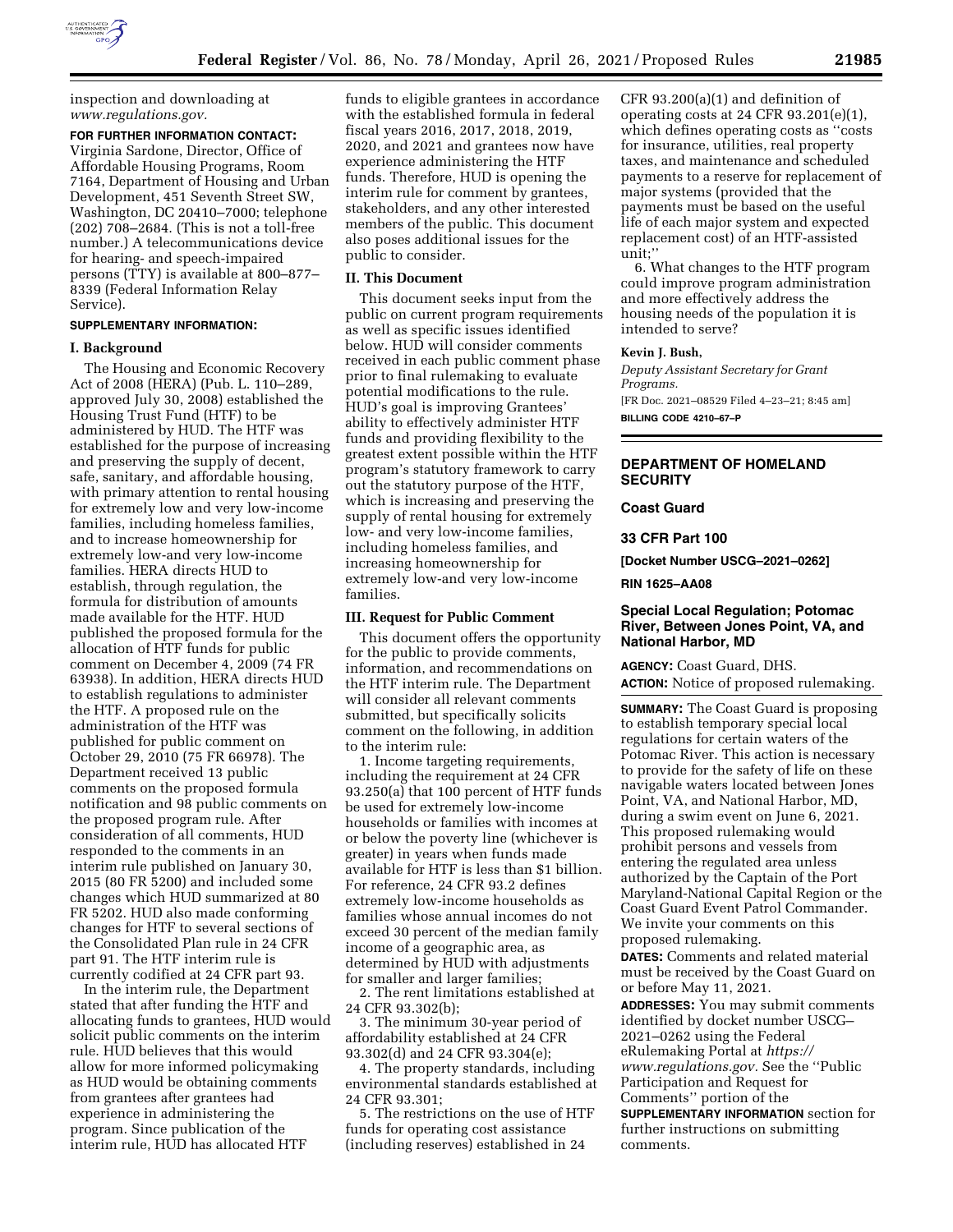**FOR FURTHER INFORMATION CONTACT:** If you have questions about this proposed rulemaking, call or email Mr. Ron Houck, U.S. Coast Guard Sector Maryland-National Capital Region; telephone 410–576–2674, email *[D05-](mailto:D05-DG-SectorMD-NCR-MarineEvents@uscg.mil) [DG-SectorMD-NCR-MarineEvents@](mailto:D05-DG-SectorMD-NCR-MarineEvents@uscg.mil) [uscg.mil.](mailto:D05-DG-SectorMD-NCR-MarineEvents@uscg.mil)* 

### **SUPPLEMENTARY INFORMATION:**

#### **I. Table of Abbreviations**

CFR Code of Federal Regulations COTP Captain of the Port DHS Department of Homeland Security FR Federal Register NPRM Notice of proposed rulemaking PATCOM Patrol Commander § Section U.S.C. United States Code

# **II. Background, Purpose, and Legal Basis**

On April 12, 2021, WaveOne Open Water of Washington, DC, notified the Coast Guard that it will be conducting the Washington's Crossing 2021 from 7:30 a.m. to 10 a.m. on June 6, 2021. The open water swim consists of approximately 160 participants competing on a designated, marked course located on the Potomac River, downriver of and parallel to the Woodrow Wilson Memorial (I–95/I–495) Bridge. The event is being staged out of National Harbor, MD. Hazards from the swim competition include participants swimming within and adjacent to the designated navigation channel and interfering with vessels intending to operate within that channel, as well as swimming within approaches to local public and private marinas and public boat facilities. The Captain of the Port (COTP) Maryland-National Capital Region has determined that potential hazards associated with the swim would be a safety concern for anyone intending to operate within specified waters of the Potomac River.

The Coast Guard is requesting that interested parties provide comments within a shortened comment period of 15 days instead of the more typical 30 days for this notice of proposed rulemaking. The Coast Guard believes a shortened comment period is necessary and reasonable to ensure the Coast Guard has time to review and respond to any significant comments submitted by the public in response to the NPRM and has final rule in effect in time for the scheduled event.

The purpose of this rulemaking is to protect event participants, nonparticipants, and transiting vessels before, during, and after the scheduled event. The Coast Guard proposes this rulemaking under authority in 46 U.S.C. 70034 (previously 33 U.S.C. 1231).

## **III. Discussion of Proposed Rule**

The COTP Maryland-National Capital Region is proposing to establish special local regulations from 6:30 a.m. through 11 a.m. on June 6, 2021. There is no alternate date planned for this event. The regulated area would cover all navigable waters of the Potomac River, encompassed by a line connecting the following points, beginning at Jones Point Park, VA, shoreline at latitude 38°47′35″ N, longitude 077°02′22″ W, thence east along the northern extent of the Woodrow Wilson Memorial (I–495/ I–95) Bridge, at mile 103.8, to the Rosilie Island shoreline at latitude 38°47′36″ N, longitude 077°01′32″ W, thence south along the Maryland shoreline to latitude 38°46′52″ N, longitude 077°01′13″ W, at National Harbor, MD shoreline, thence west across the Potomac River to the George Washington Memorial Parkway highway overpass and Cameron Run shoreline at latitude 38°47′23″ N, longitude 077°03′03″ W, thence north along the Virginia shoreline to the point of origin. The regulated area is approximately 1,400 yards in length and 3,350 yards in width. The proposed duration of the rule and size of the regulated area are intended to ensure the safety of life on these navigable waters before, during, and after the open water swim, scheduled from 7:30 a.m. to 10 a.m. on June 6, 2021. The COTP and the Coast Guard Event Patrol Commander (PATCOM) would have authority to forbid and control the movement of all vessels and persons, including event participants, in the regulated area.

Except for Washington's Crossing 2021 participants and vessels already at berth, a vessel or person would be required to get permission from the COTP or Event PATCOM before entering the regulated area. Vessel operators would be able to request permission to enter and transit through the regulated area by contacting the Event PATCOM on VHF–FM channel 16. Vessel traffic would be able to safely transit the regulated area once the Event PATCOM deems it safe to do so. A person or vessel not registered with the event sponsor as a participant or assigned as official patrols would be considered a non-participant. Official Patrols are any vessel assigned or approved by the Commander, Coast Guard Sector Maryland-National Capital Region with a commissioned, warrant, or petty officer on board and displaying a Coast Guard ensign.

If permission is granted by the COTP or Event PATCOM, a person or vessel would be allowed to enter the regulated area or pass directly through the

regulated area as instructed. Vessels would be required to operate at a safe speed that minimizes wake while within the regulated area. Official patrol vessels would direct non-participants while within the regulated area.

The regulatory text we are proposing appears at the end of this document.

### **IV. Regulatory Analyses**

We developed this proposed rule after considering numerous statutes and Executive orders related to rulemaking. Below we summarize our analyses based on a number of these statutes and Executive orders, and we discuss First Amendment rights of protestors.

### *A. Regulatory Planning and Review*

Executive Orders 12866 and 13563 direct agencies to assess the costs and benefits of available regulatory alternatives and, if regulation is necessary, to select regulatory approaches that maximize net benefits. This NPRM has not been designated a ''significant regulatory action,'' under Executive Order 12866. Accordingly, the NPRM has not been reviewed by the Office of Management and Budget (OMB).

This regulatory action determination is based on the size, time of day and duration of the regulated area, which would impact a small designated area of the Potomac River for 4.5 hours. The Coast Guard would issue a Broadcast Notice to Mariners via VHF–FM marine channel 16 about the status of the regulated area. Moreover, the rule would allow vessels to seek permission to enter the regulated area, and vessel traffic would be able to safely transit the regulated area once the Event PATCOM deems it safe to do so.

#### *B. Impact on Small Entities*

The Regulatory Flexibility Act of 1980, 5 U.S.C. 601–612, as amended, requires Federal agencies to consider the potential impact of regulations on small entities during rulemaking. The term ''small entities'' comprises small businesses, not-for-profit organizations that are independently owned and operated and are not dominant in their fields, and governmental jurisdictions with populations of less than 50,000. The Coast Guard certifies under 5 U.S.C. 605(b) that this proposed rule would not have a significant economic impact on a substantial number of small entities.

While some owners or operators of vessels intending to transit the safety zone may be small entities, for the reasons stated in section IV.A above, this proposed rule would not have a significant economic impact on any vessel owner or operator.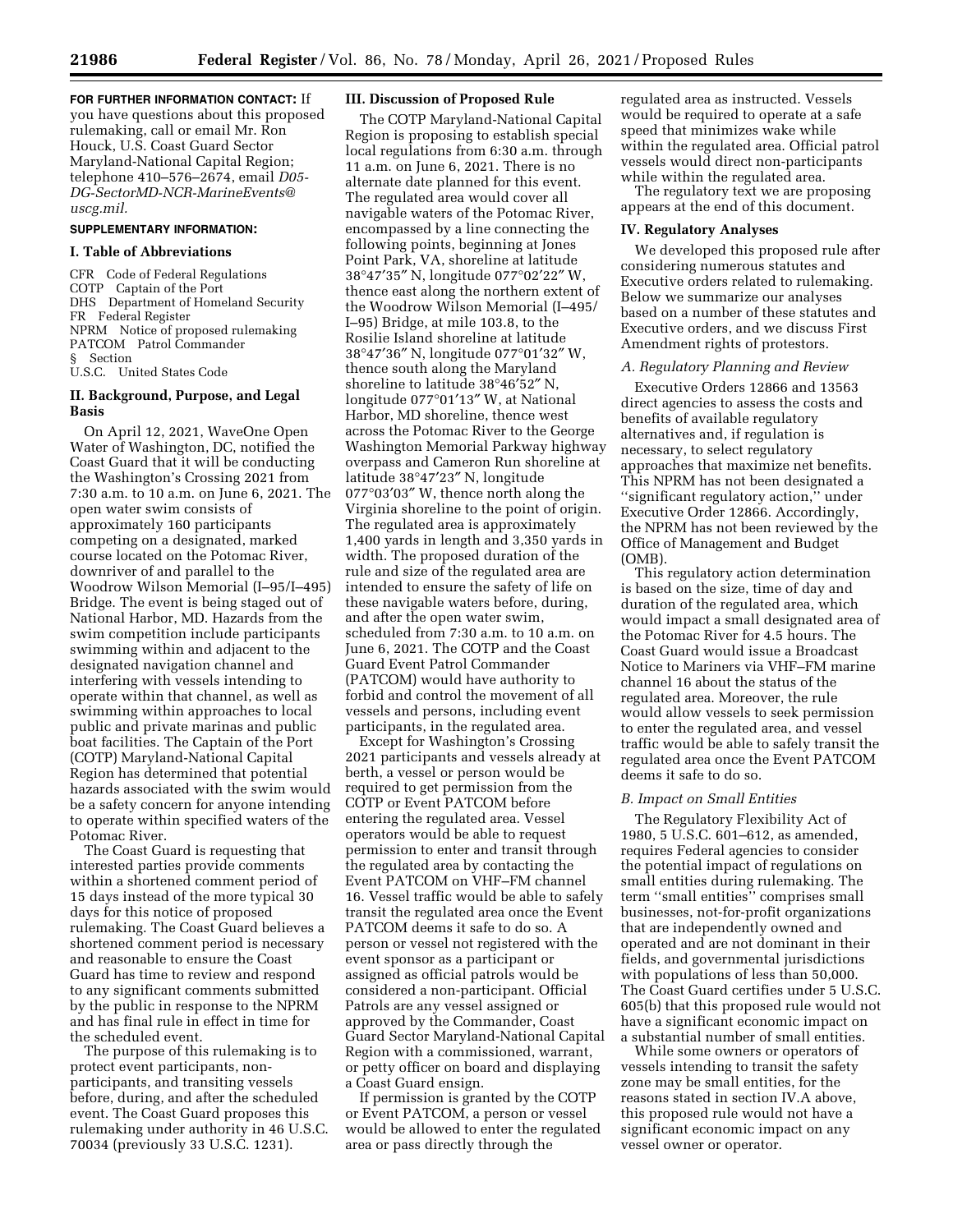If you think that your business, organization, or governmental jurisdiction qualifies as a small entity and that this rule would have a significant economic impact on it, please submit a comment (see **ADDRESSES**) explaining why you think it qualifies and how and to what degree this rule would economically affect it.

Under section 213(a) of the Small Business Regulatory Enforcement Fairness Act of 1996 (Pub. L. 104–121), we want to assist small entities in understanding this proposed rule. If the rule would affect your small business, organization, or governmental jurisdiction and you have questions concerning its provisions or options for compliance, please call or email the person listed in the **FOR FURTHER INFORMATION CONTACT** section. The Coast Guard will not retaliate against small entities that question or complain about this proposed rule or any policy or action of the Coast Guard.

## *C. Collection of Information*

This proposed rule would not call for a new collection of information under the Paperwork Reduction Act of 1995 (44 U.S.C. 3501–3520).

### *D. Federalism and Indian Tribal Governments*

A rule has implications for federalism under Executive Order 13132 (Federalism), if it has a substantial direct effect on the States, on the relationship between the National Government and the States, or on the distribution of power and responsibilities among the various levels of government. We have analyzed this proposed rule under that Order and have determined that it is consistent with the fundamental federalism principles and preemption requirements described in Executive Order 13132.

Also, this proposed rule does not have tribal implications under Executive Order 13175 (Consultation and Coordination with Indian Tribal Governments) because it would not have a substantial direct effect on one or more Indian tribes, on the relationship between the Federal Government and Indian tribes, or on the distribution of power and responsibilities between the Federal Government and Indian tribes. If you believe this proposed rule has implications for federalism or Indian tribes, please call or email the person listed in the **FOR FURTHER INFORMATION CONTACT** section.

# *E. Unfunded Mandates Reform Act*

The Unfunded Mandates Reform Act of 1995 (2 U.S.C. 1531–1538) requires Federal agencies to assess the effects of their discretionary regulatory actions. In particular, the Act addresses actions that may result in the expenditure by a State, local, or tribal government, in the aggregate, or by the private sector of \$100,000,000 (adjusted for inflation) or more in any one year. Though this proposed rule would not result in such an expenditure, we do discuss the effects of this rule elsewhere in this preamble.

### *F. Environment*

We have analyzed this proposed rule under Department of Homeland Security Directive 023–01, Rev. 1, associated implementing instructions, and Environmental Planning COMDTINST 5090.1 (series), which guide the Coast Guard in complying with the National Environmental Policy Act of 1969 (42 U.S.C. 4321–4370f), and have made a preliminary determination that this action is one of a category of actions that do not individually or cumulatively have a significant effect on the human environment. This proposed rule involves implementation of regulations within 33 CFR part 100 applicable to organized marine events on the navigable waters of the United States that could negatively impact the safety of waterway users and shore side activities in the event area lasting for eight hours. Normally such actions are categorically excluded from further review under paragraph L61 of Appendix A, Table 1 of DHS Instruction Manual 023–01–001–01, Rev. 1. We seek any comments or information that may lead to the discovery of a significant environmental impact from this proposed rule.

#### *G. Protest Activities*

The Coast Guard respects the First Amendment rights of protesters. Protesters are asked to call or email the person listed in the **FOR FURTHER INFORMATION CONTACT** section to coordinate protest activities so that your message can be received without jeopardizing the safety or security of people, places, or vessels.

## **V. Public Participation and Request for Comments**

We view public participation as essential to effective rulemaking, and will consider all comments and material received during the comment period. Your comment can help shape the outcome of this rulemaking. If you submit a comment, please include the docket number for this rulemaking, indicate the specific section of this document to which each comment applies, and provide a reason for each suggestion or recommendation.

We encourage you to submit comments through the Federal eRulemaking Portal at *[https://](https://www.regulations.gov) [www.regulations.gov.](https://www.regulations.gov)* If your material cannot be submitted using *[https://](https://www.regulations.gov) [www.regulations.gov,](https://www.regulations.gov)* call or email the person in the **FOR FURTHER INFORMATION CONTACT** section of this document for alternate instructions.

We accept anonymous comments. Comments we post to *[https://](https://www.regulations.gov) [www.regulations.gov](https://www.regulations.gov)* will include any personal information you have provided. For more about privacy and submissions in response to this document, see DHS's eRulemaking System of Records notice (85 FR 14226, March 11, 2020).

Documents mentioned in this NPRM as being available in the docket, and public comments, will be in our online docket at *<https://www.regulations.gov>*  and can be viewed by following that website's instructions. We review all comments received, but we will only post comments that address the topic of the proposed rule. We may choose not to post off-topic, inappropriate, or duplicate comments that we receive. If you go to the online docket and sign up for email alerts, you will be notified when comments are posted or a final rule is published.

### **List of Subjects in 33 CFR Part 100**

Marine safety, Navigation (water), Reporting and recordkeeping requirements, Waterways.

For the reasons discussed in the preamble, the Coast Guard is proposing to amend 33 CFR part 100 as follows:

## **PART 100—SAFETY OF LIFE ON NAVIGABLE WATERS**

■ 1. The authority citation for part 100 continues to read as follows:

**Authority:** 46 U.S.C. 70041; 33 CFR 1.05– 1.

■ 2. Add § 100.501T05-0262 to read as follows:

### **§ 100.501T05–0262 Washington's Crossing 2021, Potomac River, Between Jones Point, VA, and National Harbor, MD.**

(a) *Regulated area.* The regulations in this section apply to the following area: All navigable waters of the Potomac River, encompassed by a line connecting the following points, beginning at Jones Point Park, VA, shoreline at latitude 38°47′35″ N, longitude 077°02′22″ W, thence east along the northern extent of the Woodrow Wilson Memorial (I–495/I–95) Bridge, at mile 103.8, to the Rosilie Island shoreline at latitude 38°47′36″ N, longitude 077°01′32″ W, thence south along the Maryland shoreline to latitude